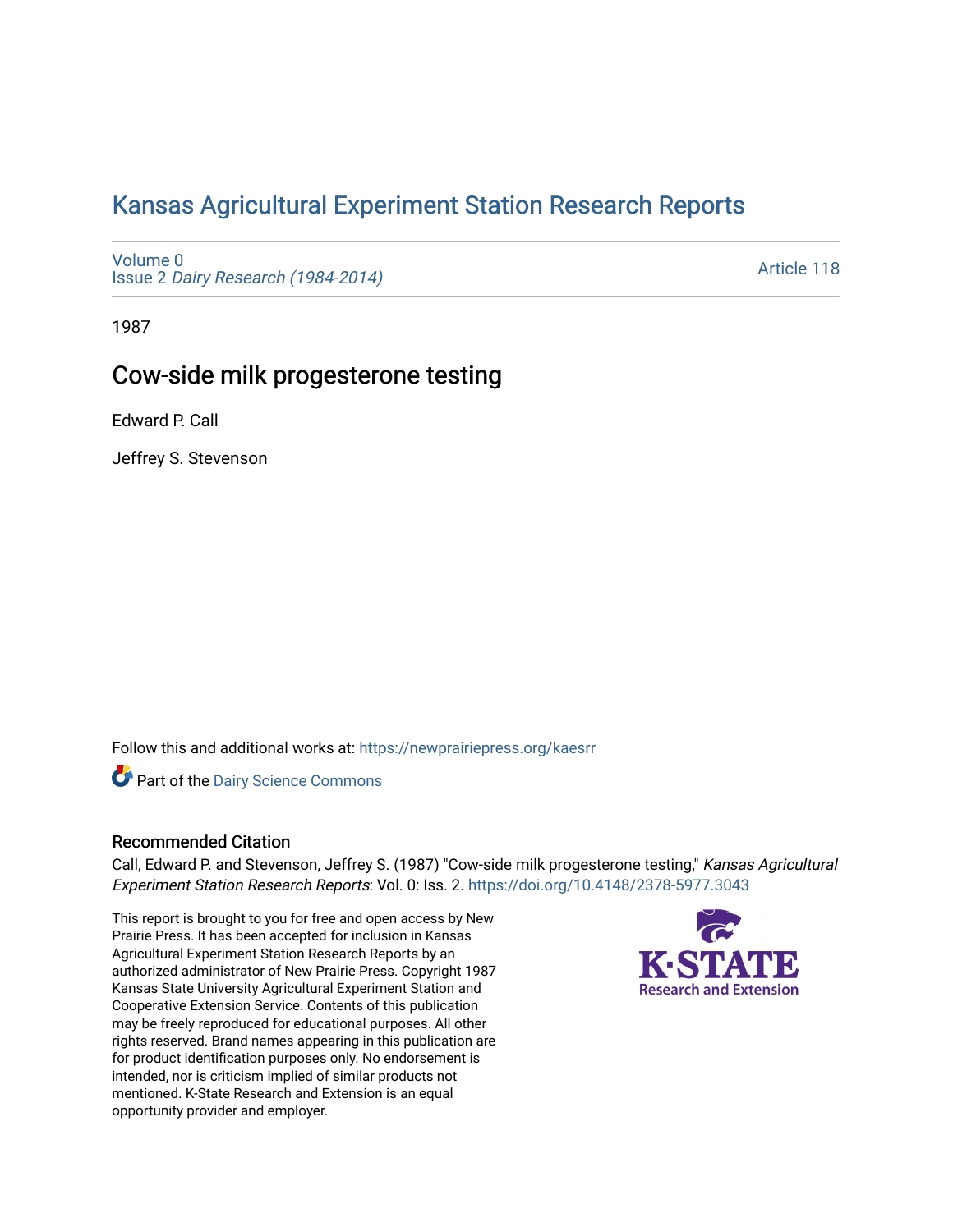## Cow-side milk progesterone testing

## **Abstract**

Cow-side milk progesterone tests are effective in determining the presence of an active corpus luteum (CL) on the ovary. The test is best used as an adjunct to the Preventive Herd Health Program (PHHP) as a means of identifying cows that have not yet been detected in heat and are candidates for synchronization with prostaglandin (PGF). Several test kits are on the market, and all involve similar chemical principles. However, each test has its own protocol, so read and follow directions EXACTLY. A "control"? or "sample"? must be run with each test for comparison.; Dairy Day, 1987, Kansas State University, Manhattan, KS, 1987;

## Keywords

Kansas Agricultural Experiment Station contribution; no. 88-114-S; Report of progress (Kansas Agricultural Experiment Station); 527; Dairy; Progesterone; Corpus luteum; Prostaglandin F2-α; Estrous cycle; Milk

### Creative Commons License



This work is licensed under a [Creative Commons Attribution 4.0 License](https://creativecommons.org/licenses/by/4.0/).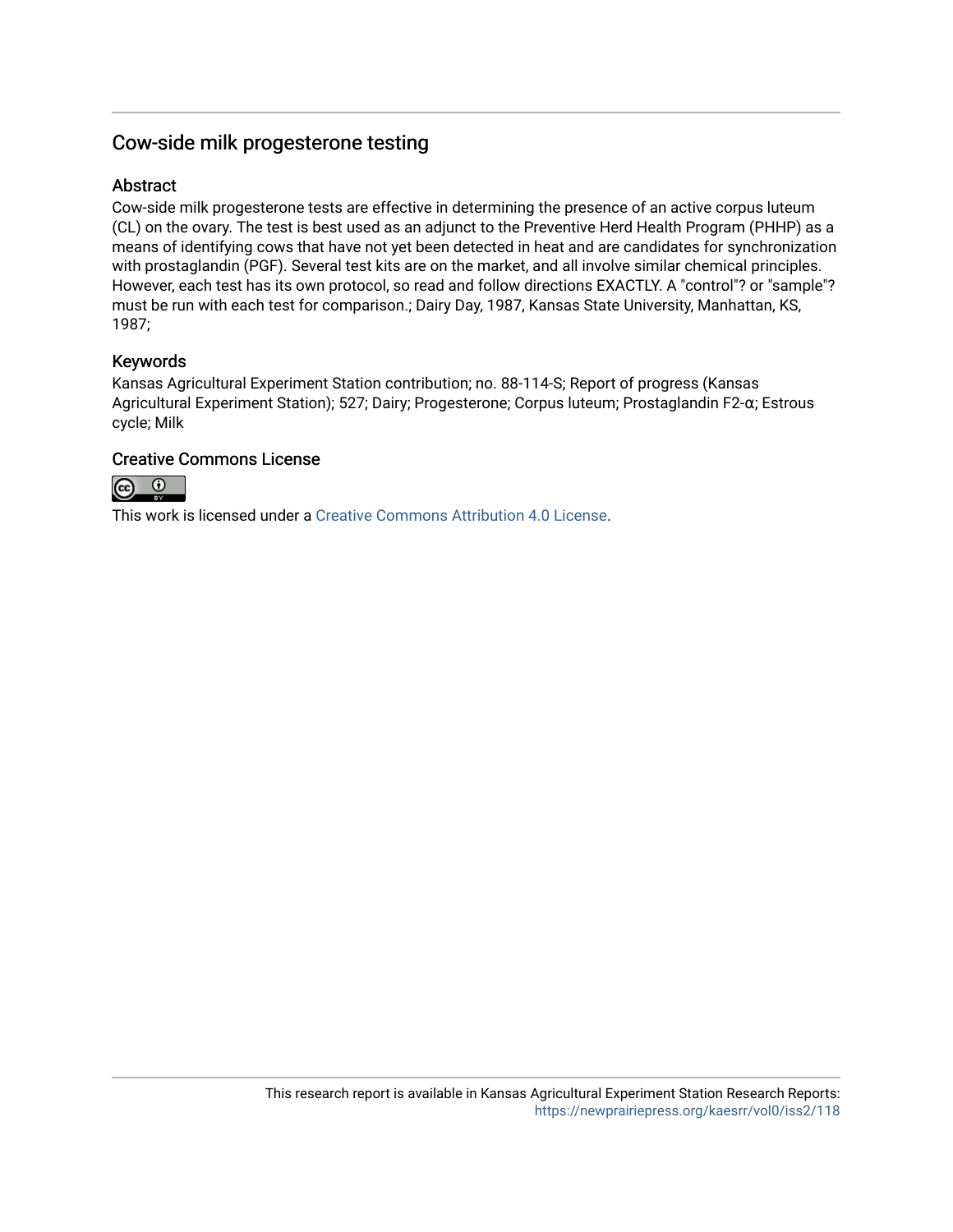

#### Summary

Cow-side milk progesterone tests are effective in determining the presence of an active corpus luteum (CL) on the ovary. The test is best used as an adjunct to the Preventive Herd Health Program (PHHP) as a means of identifying cows that have not yet been detected in heat and are candidates for synchronization with prostaglandin (PGF). Several test kits are on the market, and all involve similar chemical principles. However, each test has its own protocol, so read and follow directions EXACTLY. A "control" or "standard" sample must be run with each test for comparison.

#### Introduction

Current technology provides procedures by which progesterone may be estimated in blood or milk. Since progesterone is the product of the corpus luteum (CL), such tests are of benefit in assessing the reproductive status of the cow, if the procedure is cost-effective, reliable, and conducive to on-farm use. Such "cow-side" tests are available and in use. Success or failure of the tests depends primarily on the 'way in which the results are to be used in management. For example, if the test is to determine pregnancy with an accuracy greater than 90%, the results will be disappointing. If the procedure is used to detect when a cow should be bred, the producer will be misled.

#### When To Use Test

Cows not yet bred. The greatest benefit of the cow-side test comes from evaluating the status of a cow not yet bred. For example, cows not yet serviced by 60 days or so after calving have the potential of not conceiving by 85 days. Since synchronization programs using prostaglandins (PGF) are effective if cows have functional CLs, a positive progesterone test would identify such cows. The alternative is to identify such cows via ovarian palpation per rectum. The economic benefits are savings of  $$1.00 - $2.00$  per day for cows that are open 85 to 115 days. Also, the average herd calving interval may be reduced by one-half day for each day the interval from calving to first service is shortened.

Table 1 suggests the chances of identifying cows with an active CL based upon the stage of the 21-day estrous cycle. On the average, a cow will have positive progesterone 62% of the time. When a negative test is obtained, another test should be performed in 5-10 days. If the second test is negative, the cow should be examined per rectum to determine ovarian status.

**c**